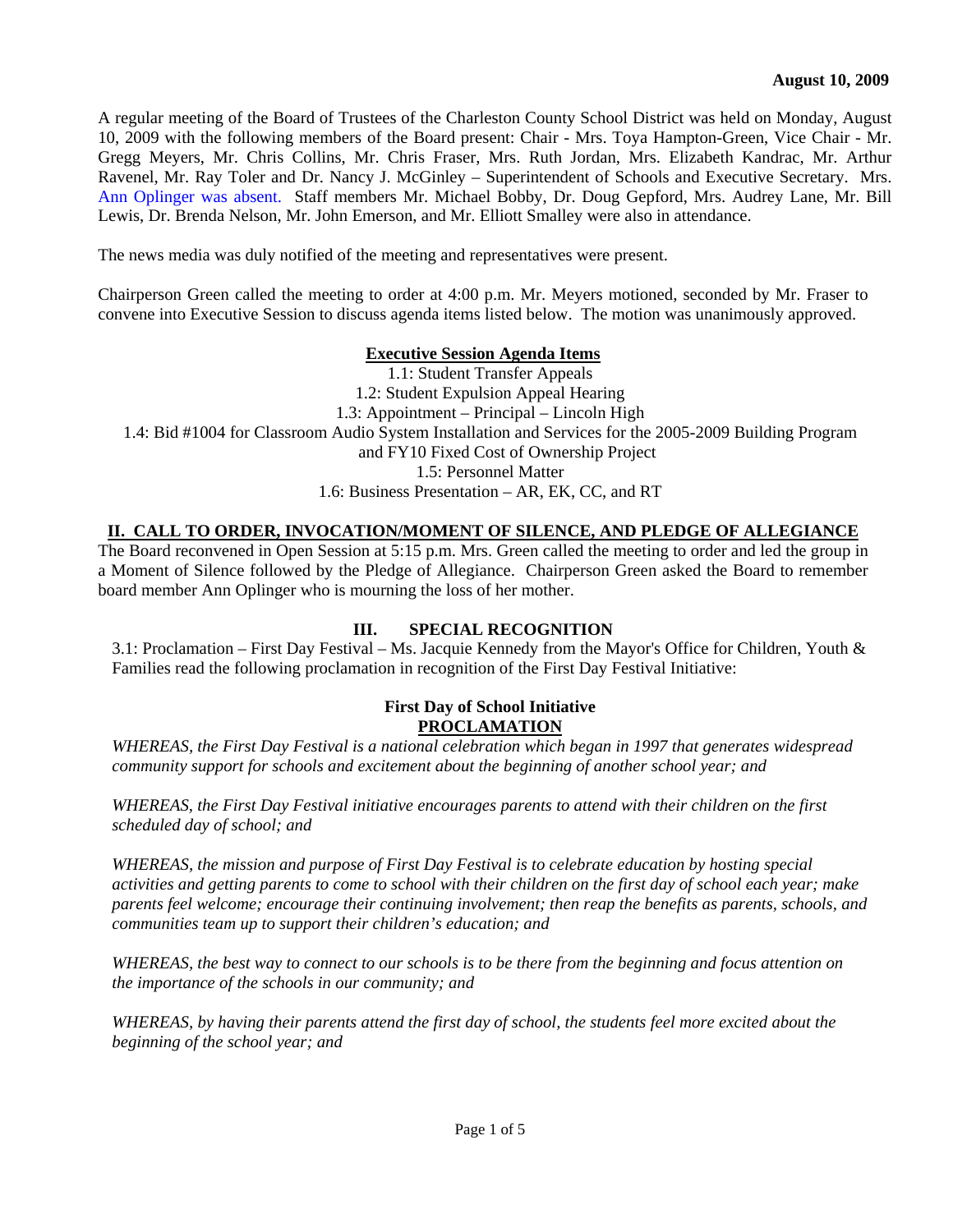*WHEREAS, in conjunction with the first day of school, Tuesday, August 18, the community will come together to celebrate education at the 7th Annual First Day Festival on Sunday, August 16, 2009 from 1 p.m. – 4 p.m. at Liberty Square at the SC Aquarium; and* 

*NOW, THEREFORE, the Charleston County School Board fully supports and endorses the 2009 First Day of School Initiative.* 

*IN WITNESS WHEREOF, this 10 day of August 2009.* 

**3.2: FY 08-09 SCSBA Boardmanship Institute Recognition** – The following board members were

recognized for reaching one of the six levels in the South Carolina Boardmanship Institute.

- o Toya Green
- o Chris Collins
- o Ruth Jordan
- o Elizabeth Kandrac

#### **IV. SUPERINTENDENT'S REPORT 4.1: Superintendent's Report**

Dr. McGinley shared the following:

- Principal Lucy Beckham from Wando was named one of three national finalists for Principal of the Year. She is traveling to Washington, D.C. for the final competition.
- This year's Summer Leadership Institute focused on strategic priorities—improving literacy through teacher quality and extended time. Significant steps were taken in this direction with the summer Quick Start program which will continue throughout the year in  $3<sup>rd</sup>$ ,  $6<sup>th</sup>$  and  $9<sup>th</sup>$  grade academies.
- The District launched Literacy Clusters to improve collaboration across grade levels. For the first time, elementary, middle and high school administrators in the same geographic feeder patterns are coming together to share literacy data and effective practices, and embrace the concept of collective accountability. Ninth grade reading levels are everyone's responsibility. High school principals facilitate the clusters, and each group is bringing back a plan for how their feeder pattern will work together to improve literacy throughout the year.
- School starts next Tuesday, August  $18<sup>th</sup>$  and everyone is preparing for the opening day.
- The North Charleston's "It's Cool to be in School" event is scheduled for Saturday and Charleston's "First Day Festival" is scheduled for Sunday, August 16<sup>th</sup>. Stall will interact with facilities and provide information, resources and supplies to students. The District's partner, the Hands of Christ, has already served over 2100 children with free school supplies and will continue distributions all week.
- The District will use the Parentlink system to call parents with back-to-school information. A "Help Line" has also been created for parents. This Thursday, Friday and next Monday and Tuesday, parents can call 937-6366 from 7:00 a.m. through 5:00 p.m. if they have questions and need quick, accurate answers.
- Last school year, the district had 1,000 more students in classrooms on the first day. It is hoped that even more students will report to school during the first week.
- Board members are scheduled to tour new school facilities on August  $12<sup>th</sup>$ .

# **V. VISITORS, PUBLIC COMMUNICATIONS**

## **5.1: Visitors, Public Communications**

- 1. Mr. Stephen Cofer-Shabica expressed concerns regarding racial equity and funds being spent for seismic upgrade of the Rivers Middle School facility for use by the Charleston Math and Science Charter School.
- 2. Mrs. Beverly Gadson-Birch, a representative of the Interdenominational Ministerial Alliance addressed the Board about status of the Low County Technical School (High Tech High). Mrs. Birch also spoke of the challenge to find skilled craftsman in this area.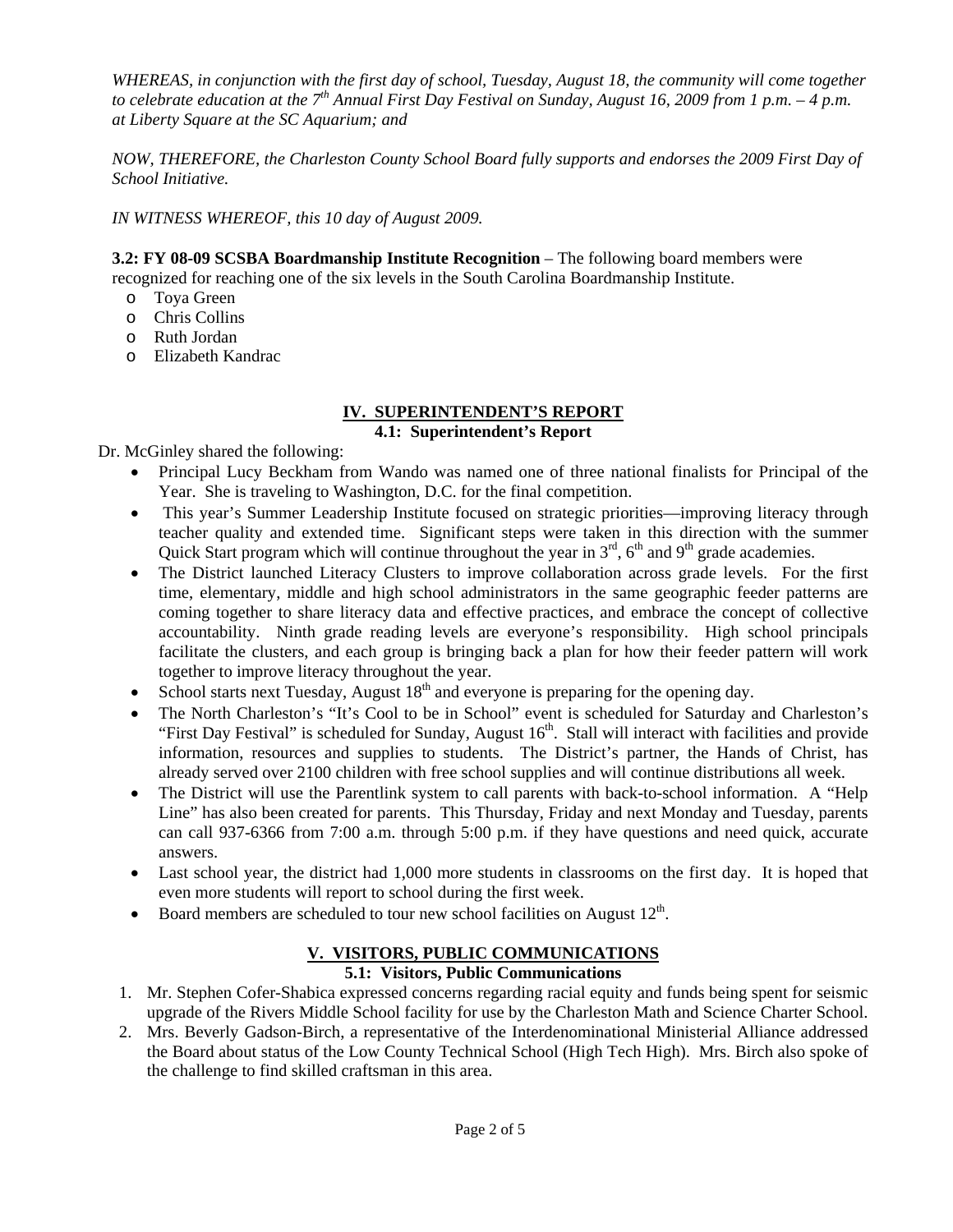3. Ms. Ellen Smalls addressed the Board about bus stop issues in the area of Cosgrove Ave. Dr. McGinley referred Ms. Smalls to Katie McClure who supervises the district's Transportation Office.

# **XI. APPROVAL OF MINUTES/EXECUTIVE SESSION AGENDA ITEM**

#### **6.1: Open and Executive Session Minutes of June 22, 2009**

Mr. Meyers motioned, seconded by Mr. Toler approval of the Open and Executive Session minutes of June 22, 2009. The motion was approved 8-0.

#### **6.2: Motions of Executive Session of August 10, 2009**

The Board approved the following motions that were made in Executive Session on August 10, 2009:

- **1.1: Student Transfer Appeals**  The board approved student transfer appeals C and D. Student appeals A, B, E, and F was approved, pending availability of space. The motion was approved 8-0.
- **1.2: Student Expulsion Appeal**  The Board approved the recommendation of the committee that heard the appeal permitting the student to attend Fort Johnson Middle School on probation. The motion was approved 8-0.
- **1.3: Appointment Principal Lincoln High** The Board approved a motion to appoint Yvonne Commodore to the position of principal at Lincoln High. The motion was approved 8-0.
- **1.4: Bid #1004 for Classroom Audio System Installation and Services for the 2005-2009 Building Program and Fixed Cost of Ownership Project** – This item was moved to open session. Please see Open Session item #9.9.
- **1.5: Personnel Matter** The Board discussed a personnel mater in Executive Session. No action was taken.
- **1.6: Business Presentation**  The Board received a business presentation in Executive Session. No action was taken.

#### **6.3: Financial Minutes of June 22, 2009**

Mr. Meyers motioned, seconded by Mr. Fraser approval of the financial minutes Mr. Toler. The motion was approved 8-0.

#### **VII: MANAGEMENT REPORT VIII: CHARLESTON ACHIEVING EXCELLENCE UPDATE**

## **IX**. **POTENTIAL CONSENT AGENDA ITEMS**

**9.1: Second Reading of Policy GCQF – Dismissal of Professional Staff** – Mr. Meyers motioned, seconded by Mr. Toler approval of the second reading of Policy CGQF – Dismissal of Professional Staff. The motion was approved 8-0.

Chairperson Green said Mrs. Oplinger requested the dismissal policy include a timeline in the regulations to ensure equity.

**9.2: Early Childhood Program Curriculum** - *A recommendation to approve the early childhood curriculum.* Mr. Meyers motioned, seconded by Mr. Toler approval of the recommendation to approve the purchase of Creative Curriculum for CCSD Early Childhood Program. The total cost is \$186,381.84. The funding source is EIA funds. The motion was approved 8-0.

Chairperson Green said Mrs. Oplinger supports a standardized curriculum. However, she had questions about the training. Dr. Gepford said all teachers would be trained with the Creative Curriculum at the start of the school year. The outcome is tied to teacher evaluation. The software provides immediate feedback. Dr. Gepford said he would also check to see if additional material would be provided for teachers.

**9.3: Modification to Facilities Use Agreement for James Island Charter School** – *A recommendation to review the modification to extend JICHS Facility Use Agreement through June 30, 2010*.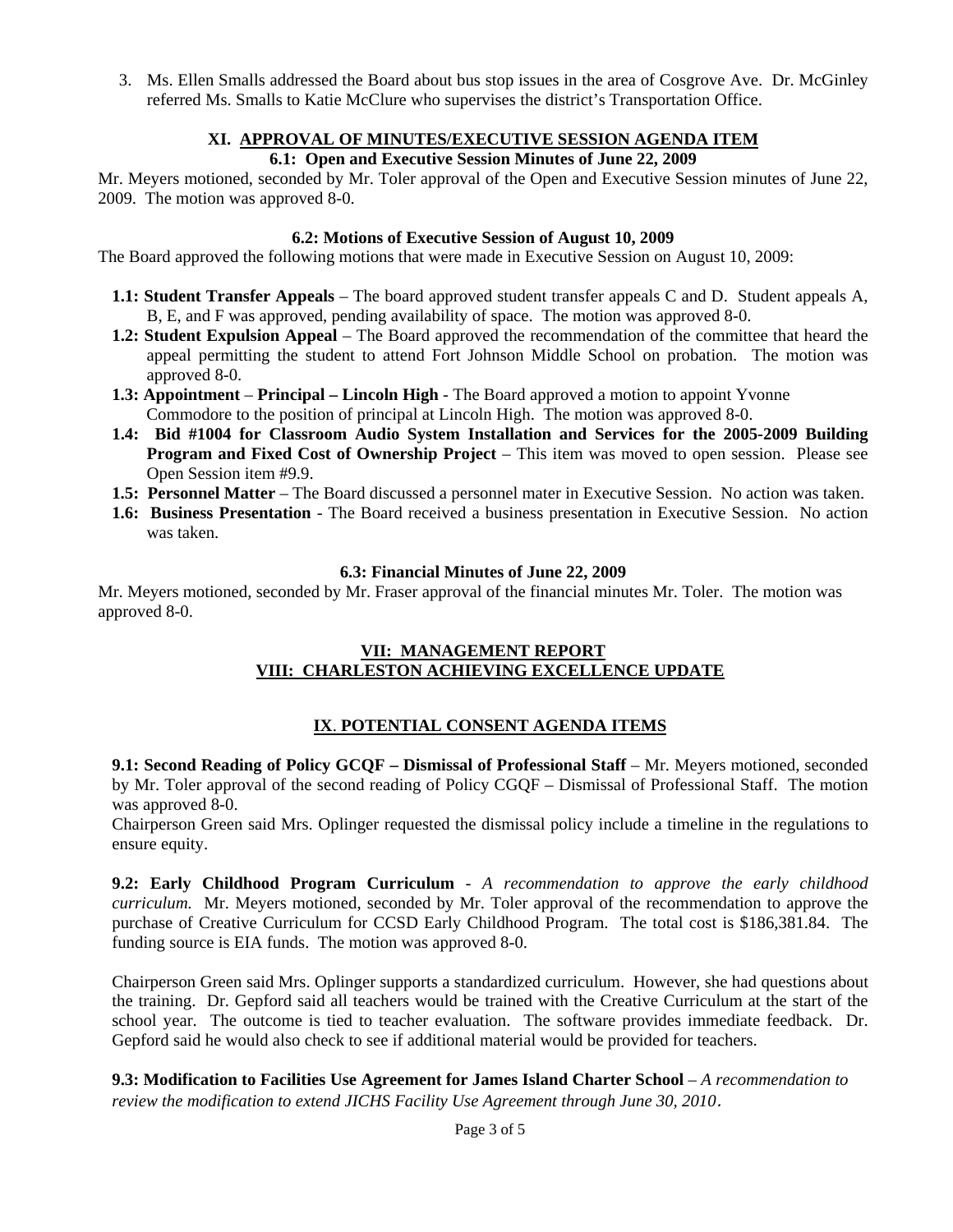Mr. Meyers motioned, seconded by Mr. Fraser approval of the recommendation for modification to extend James Island Charter School Facility Use Agreement through June 30, 2010 and release James Island from the exclusive beverage requirements contained in the district's contract with Pepsi, at no cost to the district. It is the intent of the District to enact this modification to lease agreement by the end of August 2009. The motion was approved 8-0.

**9.4: Modification to Facilities Use Agreement for Orange Grove Charter School** – *A recommendation to approve the modification to change location of the premises from McNair Campus site to Orange Grove Campus site.* 

Mr. Meyers motioned, seconded by Mr. Fraser approval of the recommendation for early release. The motion was approved 8-0

**9.5: James Island Charter High School Land –** *A recommendation to include land clearing costs for new land purchase adjacent to James Island Charter campus in program costs for future JICHS capital project in the 2010 building program .*Mr. Lewis responded to questions from Mrs. Jordan regarding costs associated with this item. Mr. Lewis responded that the District awarded a contract using funds from JICHS. The principal at JICHS sent a letter to Dr. McGinley asking the District to reimburse JICHS. Since there are no funds left in this project, it could be included in the next building project.

Mr. Meyers motioned, seconded by Mr. Fraser approval of the recommendation to include land clearing costs for new land purchase adjacent to James Island Charter campus in program costs for future JICHS capital project in the 2010 building program. The funding source is Future Bond sales in the amount of \$250,000. The motion was approved 8-0

#### **9.6: Temporary Town Hall** *– A recommendation to approve a request from the Town of Sullivan's Island to use the new Moultrie Middle School campus.*

Mrs. Jordan motioned, seconded by Mr. Meyers approval of the recommendation to approve the Mayor of the Town of Sullivan's Island request to use the new Moultrie Middle School campus as a temporary Town Hall in the event of devastation in the aftermath of a natural disaster, at no cost to the district. The motion was approved 8-0.

**9.7: Rivers Campus Seismic Status –** The Board discussed the current status of the seismic evaluation and design work for the Rivers campus. Mr. Lewis said the Request for Quotes for the seismic update for downtown schools is due to close late August, early September. The advanced designs Request for Quotes is out now. Rivers was discussed at the time of the project. The district knew of three problems from the start: seismic and utility upgrades and exterior moisture. The intent was to get engineering problems done until the Board determined the second phase (occupancy). The Board approved the second phase. However, the work was has stopped because staff is seeking a directive from the Board to move forward with the seismic upgrade or not. Mr. Meyers said he didn't anticipate staff to stop working because of the Act 189 inquiry and it is in everyone's interest to fix the campus. However, he wants to address all needs when addressing seismic upgrades. Furthermore, spend money where needed the most. Chairperson Green said she didn't want the building to collapse. However, she wanted to keep it on the same cycle of other downtown schools. If prioritizing, select a school that already houses students. Mr. Collins agreed that the process should start with those schools already occupied. Mr. Lewis said upgrades done earlier resulted in schools being bull-dozed. However, the cost of preserving Rivers versus bull-dozing is substantial because education specs are different now. This would be the District's first major seismic upgrade. Mr. Lewis spoke of upgrades in 1930 versus 2009. South Carolina adopted a state building code in 2002. Now all school construction goes to the state level instead of the local level. Mr. Lewis said Californians have more experience because of the number of earthquakes they have. Mrs. Jordan questioned why spend funds when there is none and after five schools were closed and some new schools not being used. She suggested a comprehensive approach to getting all quotes and prioritizing upgrades. She went on to say that there wasn't enough money to address the Preservation Society's concerns and the district should start with the elementary schools first. Mr. Lewis said the objective is to do Best Practice with the seismic upgrade. Since the last building program list exceeds funds available, the highest needs would be addressed first. For now, he is just looking for an engineer to do